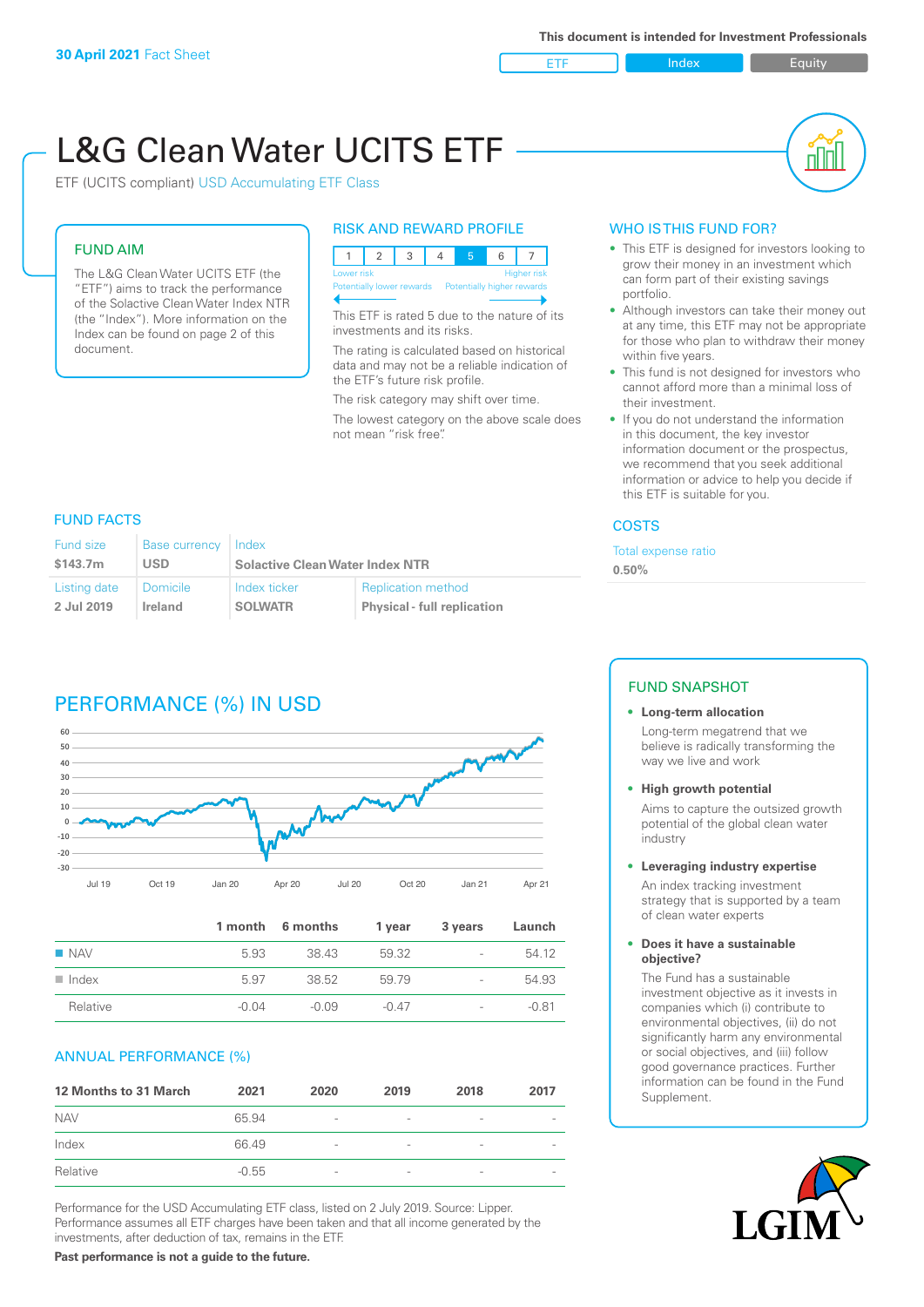ETF (UCITS compliant) USD Accumulating ETF Class

# INDEX BREAKDOWN

The breakdowns below relate to the Index. The ETF's portfolio may deviate from the below. All data source LGIM unless otherwise stated. Totals may not sum to 100% due to rounding.



### SECTOR (%)

| $\blacksquare$ Industrials               | 545  |
|------------------------------------------|------|
| $\blacksquare$ Utilities                 | 23.5 |
| Information Technology                   | 74   |
| $\blacksquare$ Health Care               | 44   |
| $\blacksquare$ Materials                 | 3.8  |
| Consumer Staples                         | 20   |
| <b>Building Materials &amp; Services</b> | 18   |
| $\blacksquare$ Energy                    | 1.7  |
| ■ Metals & Minerals                      | 0.9  |
|                                          |      |



# $\blacksquare$  USD 62.2  $-$  GBP 9.6

| $\blacksquare$ EUR | 8.5 |
|--------------------|-----|
| $\blacksquare$ JPY | 7.0 |
| $H$ HKD            | 6.8 |
| CHF                | 3.9 |
| $\blacksquare$ SEK | 1.9 |
|                    |     |
|                    |     |

■ Top 10 constituents 22.2% Rest of Index 77.8% No. of constituents in Index 54

### TOP 10 CONSTITUENTS (%)

| Uponor                    | 2.5 |
|---------------------------|-----|
| China Lesso               | 24  |
| <b>Energy Recovery</b>    | 24  |
| Mettler Toledo            | 22  |
| Roper Technologies        | 22  |
| Evoqua Water Technologies | 21  |
| Sabesp                    | 21  |
| Danaher                   | 21  |
| Halma                     | 2.1 |
| Trimble                   | 21  |
|                           |     |

### INDEX DESCRIPTION

The Index aims to track the performance of a basket of stocks of companies that are actively engaged in the international clean water industry through the provision of technological, digital, engineering, utility and/or other services.

The Index is comprised of companies which are publically traded on various stock exchanges around the world that are either i) companies determined to have expertise in "Utilities" with a minimum Water Revenue Share of 90%, or ii) companies determined to have expertise in "Engineering" with a minimum Water Revenue Share of 50% or iii) companies determined to have expertise in "Technology" or "Digital" and a minimum Water Revenue Share of 5%. A company is only eligible for inclusion in the index if (1) it is of sufficient size (determined by reference to the total market value of the proportion of its shares that are publically traded) and (2) it is sufficiently "liquid" (a measure of how actively its shares are traded on a daily basis). Moreover, the Index excludes companies: (a) engaged in pure coal mining; (b) involved in the production of controversial weapons; or (c) that, for a continuous period of three years, have been classified as being in breach of at least one of the UN Global Compact principles, which is a set of globally accepted standards on human rights, labour, environment and corruption.

The universe of companies out of which the Index selection is made is refreshed annually in March. However, the Index is reconstituted semi-annually in March and September in accordance with the full selection criteria and all companies are equally weighted within the Index. On a monthly basis, the weight of each company is assessed and, if any of them exceed 15% of the index, the weights of all companies are adjusted so that they are again equally weighted within the Index.

## INVESTMENT MANAGER

GO ETF Solutions LLP is the investment manager for each of the exchange traded funds (ETFs) issued by Legal & General UCITS ETF Plc and is responsible for the day-to-day investment management decisions for this ETF. The team is highly experienced with respect to all aspects relating to the management of an ETF portfolio, including collateral management, OTC swap trading, adherence to UCITS regulations and counterparty exposure and monitoring.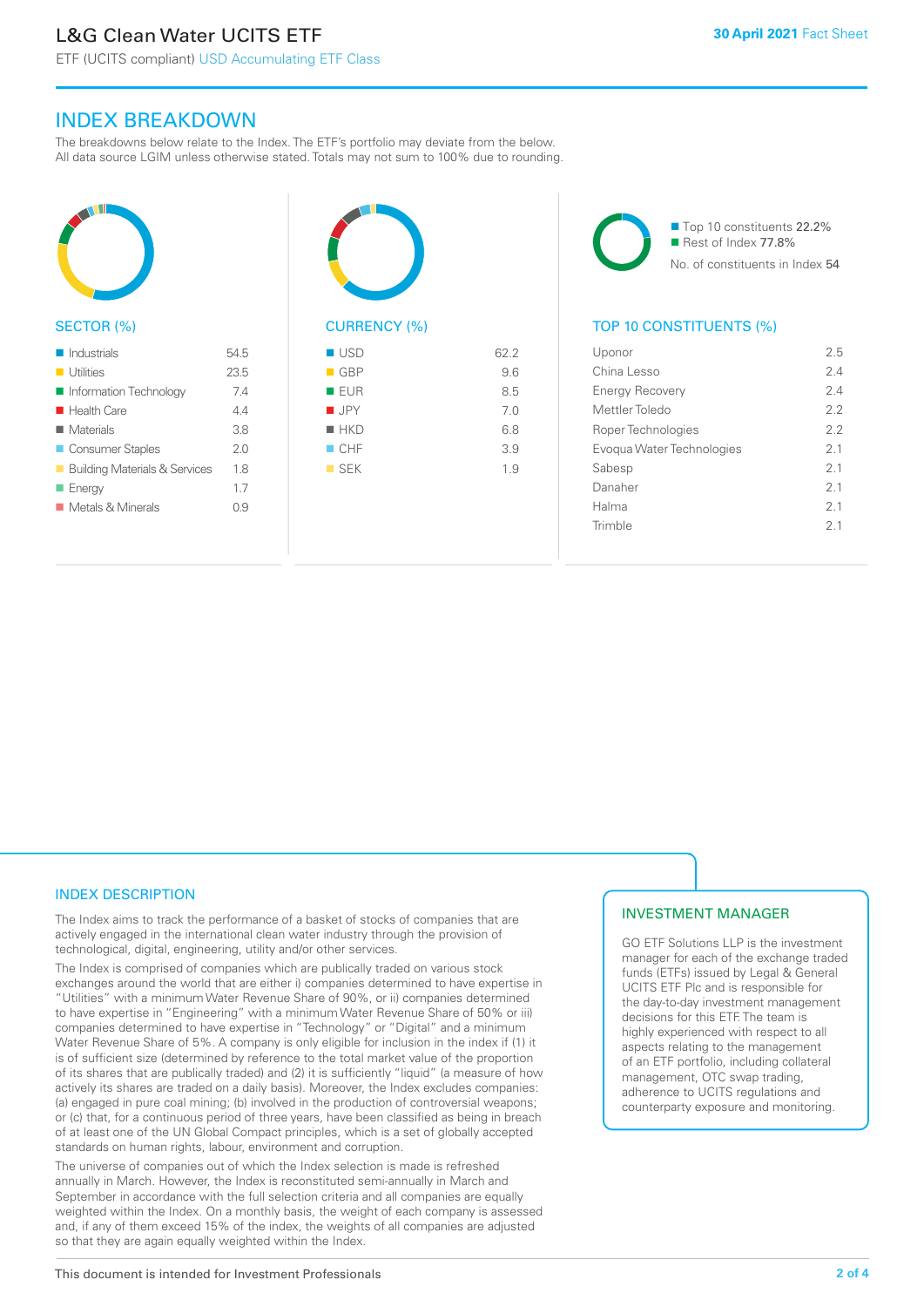# L&G Clean Water UCITS ETF

ETF (UCITS compliant) USD Accumulating ETF Class

### KEY RISKS

- The value of an investment and any income taken from it is not guaranteed and can go down as well as up; you may not get back the amount you originally invested.
- An investment in the ETF involves a significant degree of risk. Any decision to invest should be based on the information contained in the relevant prospectus. Prospective investors should obtain their own independent accounting, tax and legal advice and should consult their own professional advisers to ascertain the suitability of the ETF as an investment.
- Third party service providers (such as counterparties entering into financial derivative instruments with the ETF or the ETF's depositary) may go bankrupt and fail to pay money due to the ETF or return property belonging to the ETF.
- As the Index includes micro, small and medium-sized publicly traded companies, the ETF is subject to the risk that such companies may be more vulnerable to adverse business or economic events and greater and more unpredictable price changes than larger companies or the stock market as a whole.
- The ETF is subject to the risks associated with technology-focused companies that are particularly vulnerable to rapid developments in technology (which may leave their products out-of-date), government regulation and competition from domestic and foreign competitors who may have lower production costs. Such companies may also have difficulties establishing and maintaining patents, copyrights, trademarks and trade secrets relating to their products which could negatively affect their value.
- It may not always be possible to buy and sell ETF shares on a stock exchange or at prices closely reflecting the NAV.
- If the Index provider stops calculating the Index or if the ETF's license to track the Index is terminated, the ETF may have to be closed.
- There is no capital guarantee or protection on the value of the ETF. Investors can lose all the capital invested in the ETF.
- Please refer to the "Risk Factors" section of the Issuer's Prospectus and the Fund Supplement.

For mo[re inf](https://www.lgimetf.com/)ormation, please refer to the key investor information document on our website Ø

### TRADING INFORMATION

| <b>Exchange</b>           | <b>Currency ISIN</b> |              | <b>SEDOL</b>   | <b>Ticker Bloomberg</b> |
|---------------------------|----------------------|--------------|----------------|-------------------------|
| London Stock Exchange USD |                      | IE00BK5BC891 | BKF3DB5        | GLUG GLUG LN            |
| London Stock Exchange GBX |                      | IE00BK5BC891 | BKF3DC6        | <b>GLGG GLGG LN</b>     |
| Borsa Italiana            | EUR                  | IE00BK5BC891 | BKF3D93        | GLUG GLUG IM            |
| Deutsche Börse            | <b>EUR</b>           | IE00BK5BC891 | BKF3BF5        | XMLC XMLC GY            |
| <b>SIX Swiss Exchange</b> | CHF                  | IE00BK5BC891 | <b>BMG6908</b> | GLUG GLUG SW            |

The currency shown is the trading currency of the listing.



### SPOTLIGHT ON LEGAL & GENERAL INVESTMENT MANAGEMENT

We are one of Europe's largest asset managers and a major global investor, with assets under management of €1,431.1 billion (as at 31 December 2020). We work with a wide range of global clients, including pension schemes, sovereign wealth funds, fund distributors and retail investors.

Source: LGIM internal data as at 31 December 2020. The AUM disclosed aggregates the assets managed by LGIM in the UK, LGIMA in the US and LGIM Asia in Hong Kong. The AUM includes the value of securities and derivatives positions.

### COUNTRY REGISTRATION



### TO FIND OUT MORE



#### **Index Disclaimer**

The ETF is not sponsored, promoted, sold or supported by Solactive AG. Nor does Solactive AG offer any express or implicit guarantee or assurance either with regard to the results of using the Index and/or Index trade mark or the Index price, at any time or in any other respect.

The Index is calculated and published by Solactive AG. Solactive AG uses its best efforts to ensure that the Index is calculated correctly. Irrespective of its obligations towards the Company, Solactive AG has no obligation to point out errors in the Index to third parties including, but not limited to, investors and/or financial intermediaries of the ETF. Solactive AG does not guarantee the accuracy and/or the completeness of the Index or any related data, and shall not have any liability for any errors, omissions or interruptions therein.

Neither publication of the Index by Solactive AG, nor the licensing of the Index or Index trade mark, for the purpose of use in connection with the ETF, constitutes a recommendation by Solactive AG to invest capital in said ETF nor does it, in any way, represent an assurance or opinion of Solactive AG with regard to any investment in this ETF. In no event shall Solactive AG have any liability for any lost profits or indirect, punitive, special or consequential damages or losses, even if notified of the possibility thereof.